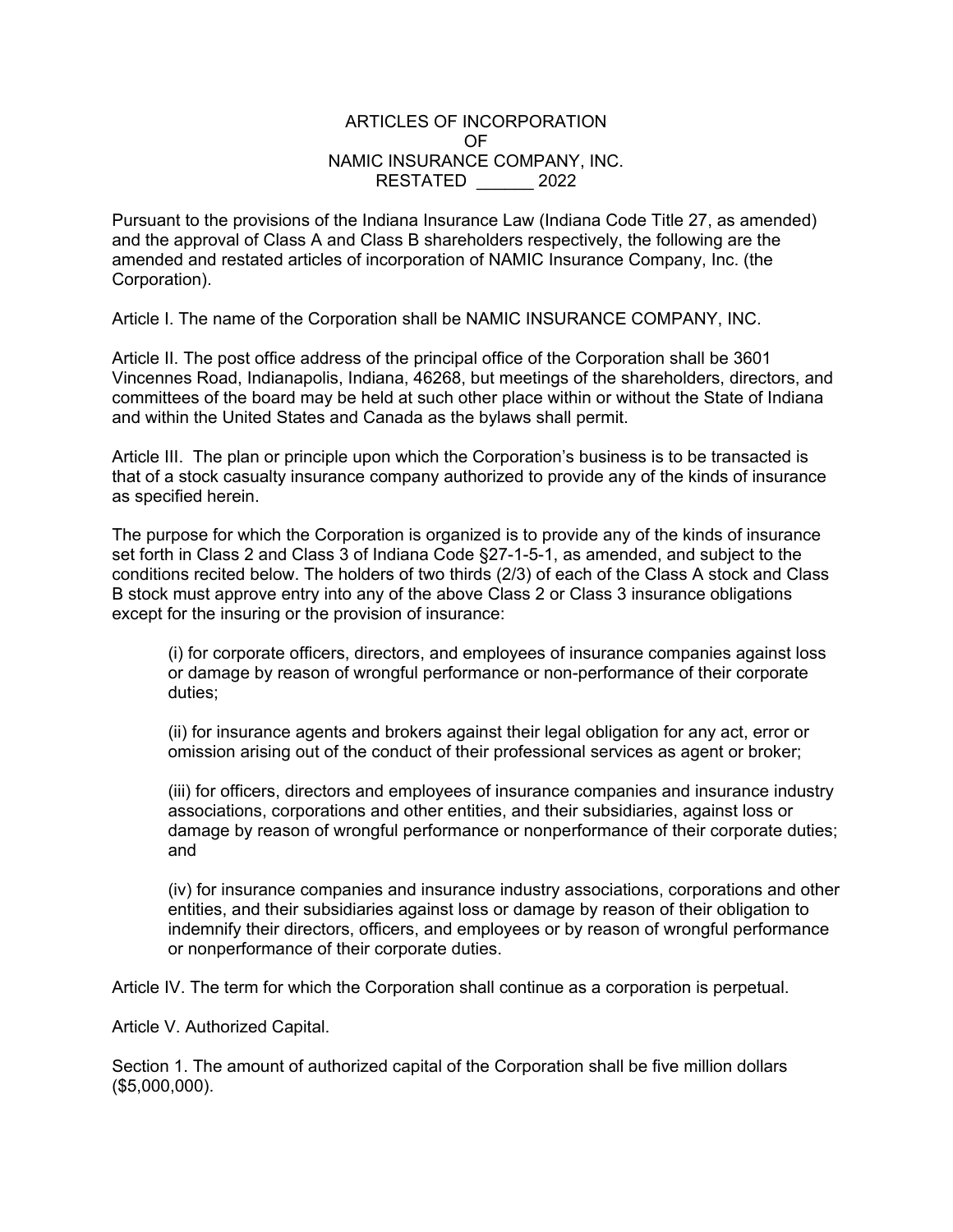Section 2. The Corporation shall have authority to issue five hundred thousand (500,000) shares of capital stock of the par value of fifty-one dollars (\$51) per share, consisting of two thousand (2,000) shares of Class A Stock and four hundred ninety-eight thousand (498,000) shares of Class B Stock.

Section 3. Class A stock and class B stock shall have identical rights except as follows:

(a) The Class A stock, voting as a class, shall be entitled to elect a number of directors (the "Class A Directors") equal to the first integral number which is more than one-half (1/2) of the whole authorized number of directors.

(b) The Class B stock, voting as a class, shall be entitled to elect a number of directors (the "Class B Directors") equal to the first integral number which is less than one-half (1/2) of the whole authorized number of directors.

(c) Any action by the shareholders of the Corporation other than the election of directors shall require the affirmative vote of both the holders of Class A stock, voting as a class, and the holders of Class B stock, voting as a class, unless otherwise noted in these Articles.

Article VI. The minimum amount of paid-in capital and paid-in surplus with which the Corporation shall begin business shall be respectively one million dollars (\$1,000,000) and one million dollars (\$1,000,000).

Article VII. Board of Directors.

Section 1. The business affairs of the Corporation shall be managed by a board of directors of not less than nine (9) nor more than fifteen (15). The exact number of directors to serve for each year may be revised from time to time as the bylaws may prescribe. If at any time the bylaws do not describe the number of directors, such number shall be nine (9).

Section 2. The Board of Directors shall be divided into groups each of which shall be elected for staggered terms as provided in the Bylaws, which shall also specify the maximum term of service and any limitation on the right of a Director to be re-elected.

Section 3. The Corporation may provide indemnification to officers, directors, employees, and agents in its bylaws or otherwise to the fullest extent permitted by law.

Section 4. Each director shall be a citizen of the United States or Dominion of Canada and at least one director shall be a resident of the State of Indiana.

Article VIII. Capital Stock.

Section 1. Each share of capital stock, other than capital stock held by the Corporation, shall carry one (1) vote on every issue of any nature, ordinary or extraordinary, to be brought before the shareholders of the Corporation. There shall be no cumulative voting of shares.

Section 2. Authorized capital stock may be issued at such times and in such amounts and for such consideration per share, not less than par, and with such payment per share for paid-in surplus (hereafter called "attributed capital surplus") as the board of directors from time to time shall determine.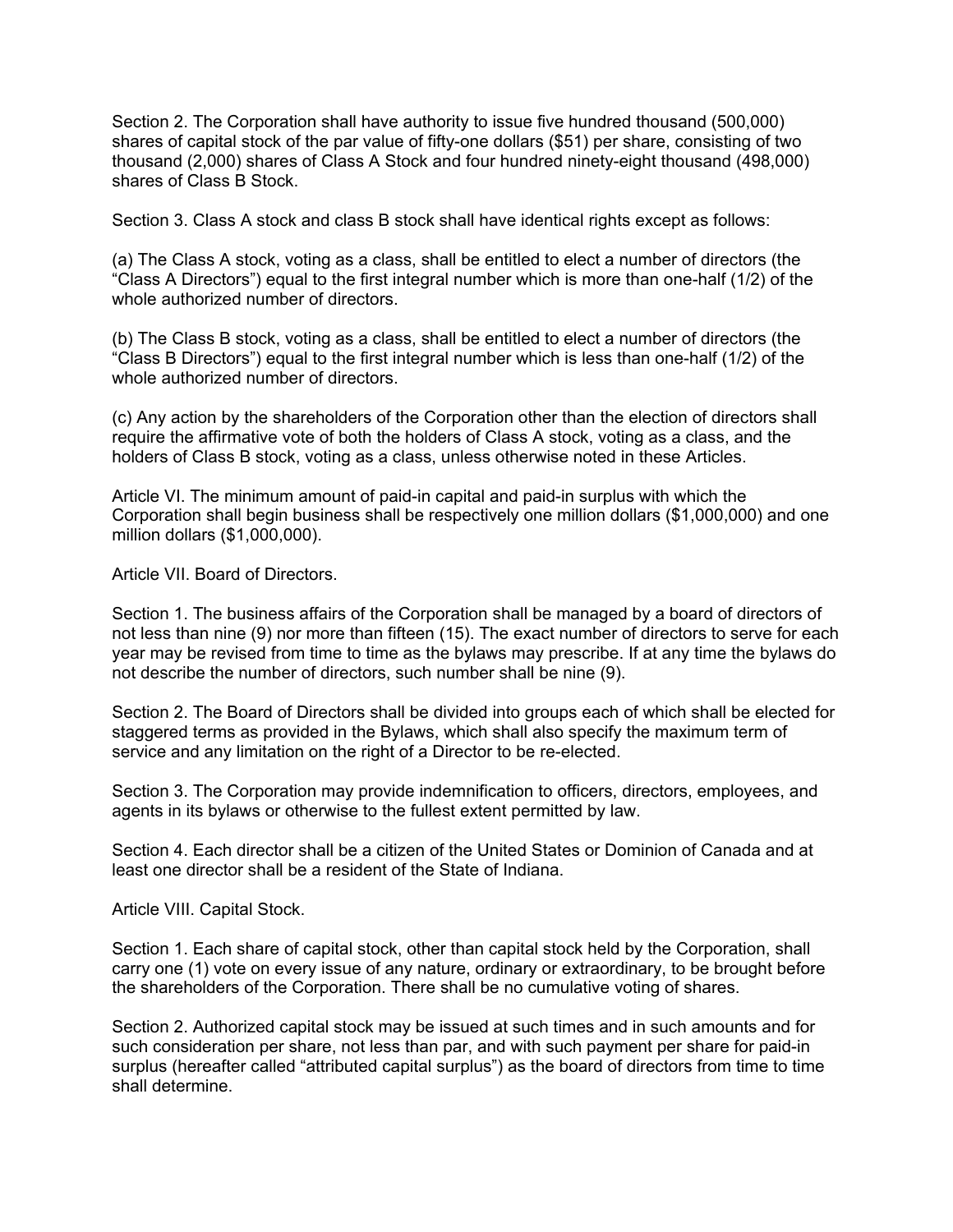Section 3. Holders of shares of capital stock shall not have any pre-emptive rights, with respect to any future issue by the Corporation of bonds, debentures, or capital stock.

Section 4. No purchase or other acquisition by the Corporation of its own stock, nor purchase of property by the Corporation in exchange for its own stock, nor payment of dividends on stock shall be effected if the capital or statutory surplus of the Corporation, in accordance with statutory accounting principles, is, or is thereby, reduced to an amount which is less than that required by the law of any jurisdiction in which the Corporation is authorized to do business.

Section 5. Subject to the provisions of Section 4, the Corporation may acquire by purchase at an agreed price, or by gift, devise, or otherwise, shares of its own stock. Shares of stock purchased or otherwise acquired by the Corporation may be retired or, to the extent permitted by law, carried as treasury stock as the board of directors may determine.

Section 6. The directors shall have the exclusive right to determine the consideration to be paid for any property purchased by the Corporation which consideration may be paid in cash or in property. In the event any property is taken in exchange for stock of the Corporation, the valuation of such property by the directors shall be conclusive in the absence of fraud.

Section 7. It shall be the duty of all shareholders to keep the Corporation advised at all times of their current address. The Corporation shall not be liable to any shareholder for nonpayment of dividends or any other payments of any kind or failure to give any notice of any nature where such failure is caused by the failure of the shareholder to keep the Corporation currently advised of the shareholder's address.

Section 8. The Corporation shall have the capacity to act as a natural person and shall have the authority to perform such acts as are necessary, convenient, or expedient to accomplish the purposes for which it is formed to the full extent permitted by law.

The Corporation shall have and exercise the general rights, privileges, and power provided by Indiana Insurance Law (Indiana Code Title 27, as amended) and shall have the power further to engage in joint ventures and enter into partnerships and shall in addition have and exercise any further rights and powers subsequently granted by statute and any other rights and powers which may be necessary or convenient to the exercise of the rights, privileges, and powers given by statute and to the proper exercise of the Corporation's function, to the full extent permitted by law.

Section 9. The power to make, amend or repeal the bylaws of the Corporation shall be vested in the board of directors.

Section 10. The Corporation shall have a lien upon shares of stock, dividends payable on stock or upon any other monies belonging to a shareholder and held by the Corporation for any indebtedness or obligation other than policy loans or premium indebtedness owed by such shareholder to the Corporation.

Section 11. Any action required or permitted to be taken in any meeting of the board of directors or of any committee thereof may be taken without a meeting, provided that prior to such action a written consent shall be signed by all members of the board of directors or of such committee as the case may be and such written consent is filed with the minutes of the proceedings of the board of directors or the committee.